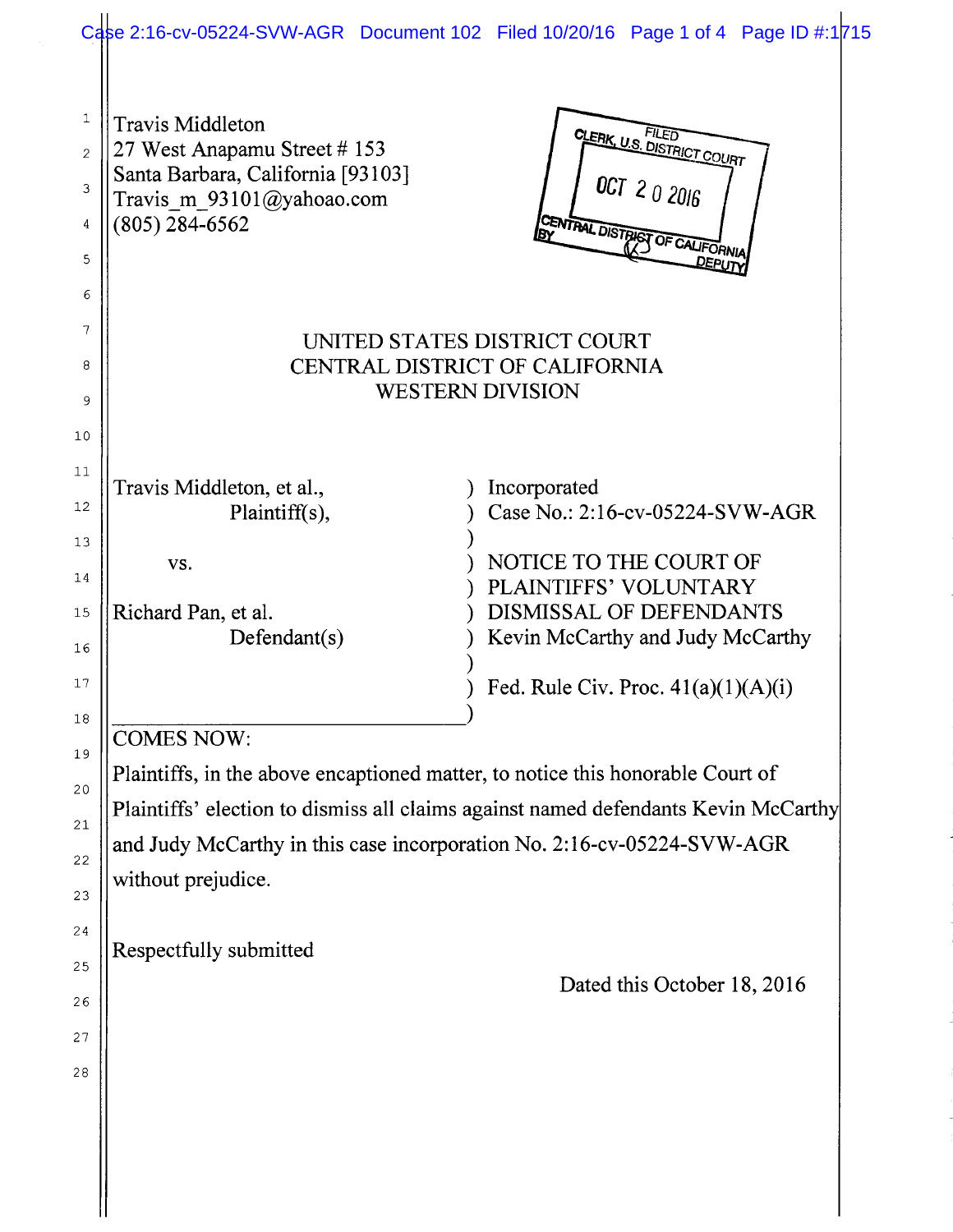Case 2 16-cv-05224-SVW-AGR Document 102 Filed 10/20/16 Page 2 of 4 Page ID #:1716

 $\mathbf{1}$ I  $\boldsymbol{2}$  $\mathbf{3}$ Respectfully submitted,<br>*Laurea Middl*, to  $\pmb{4}$  $1 -$ Travis Middleton 5 Plaintiff, Pro Se 6 t.  $\overline{7}$ By: The Vent By: Mal Prull By: Mullann oshve Pric Durak<br>
Plaintiff, Pro Se (Plaintiff, Pro Se Plaintiff, Pro Se 8 Plaintiff, Pro Se  $\boldsymbol{9}$ <sup>~</sup>o By: Chase Muhde Chuder By: Milisa  $\Omega$ <u>iceo</u>  $11\,$ Candyce Estave Denise Michele Derusha Melissa Christou<br>Plaintiff, Pro Se Plaintiff, Pro Se Plaintiff. Pro Se Plaintiff, Pro Se 12 13  $By: (luche-$ By:  $Ker$ 14  $By: \Omega \neq \emptyset$ Andrea Lewis Rachil Vincent Jessica Haas 15 Plaintiff, Pro Se Plaintiff, Pro Se Plaintiff, Pro Se 16 ~~ A ~~ $\mathbf{B} \mathbf{y}$ : By  $\pi$  Thants i<sup>e</sup> Paige Murphy Anwanur Gielow 0 Plaintiff, Pro Se Plaintiff, Pro Se 19 Plaintiff, Pro Se 20 <sup>z</sup>1  $^{\prime}$   $\prime$ Tendr  $Bv:$  $By:$ By: <sup>z</sup>2  $\alpha \not\equiv \alpha$ Lisa Ostendorf Alice Tropper | Bret Nielsen<br>Plaintiff, Pro Se Plaintiff, Pro Plaintiff, Pro Se 23 Plaintiff, Pro Se 24 armated 25  $\sim$ ~ ~~ ~~ ~~ ~~ Byr<u>n Wuel (Noewswer</u>d By: **Brent Haas** Muriel Rosensweet Marina Read<br>Plaintiff, Pro Se Plaintiff. Pro 26 Plaintiff, Pro se Plaintiff, Pro Se z<sup>~</sup> as — 2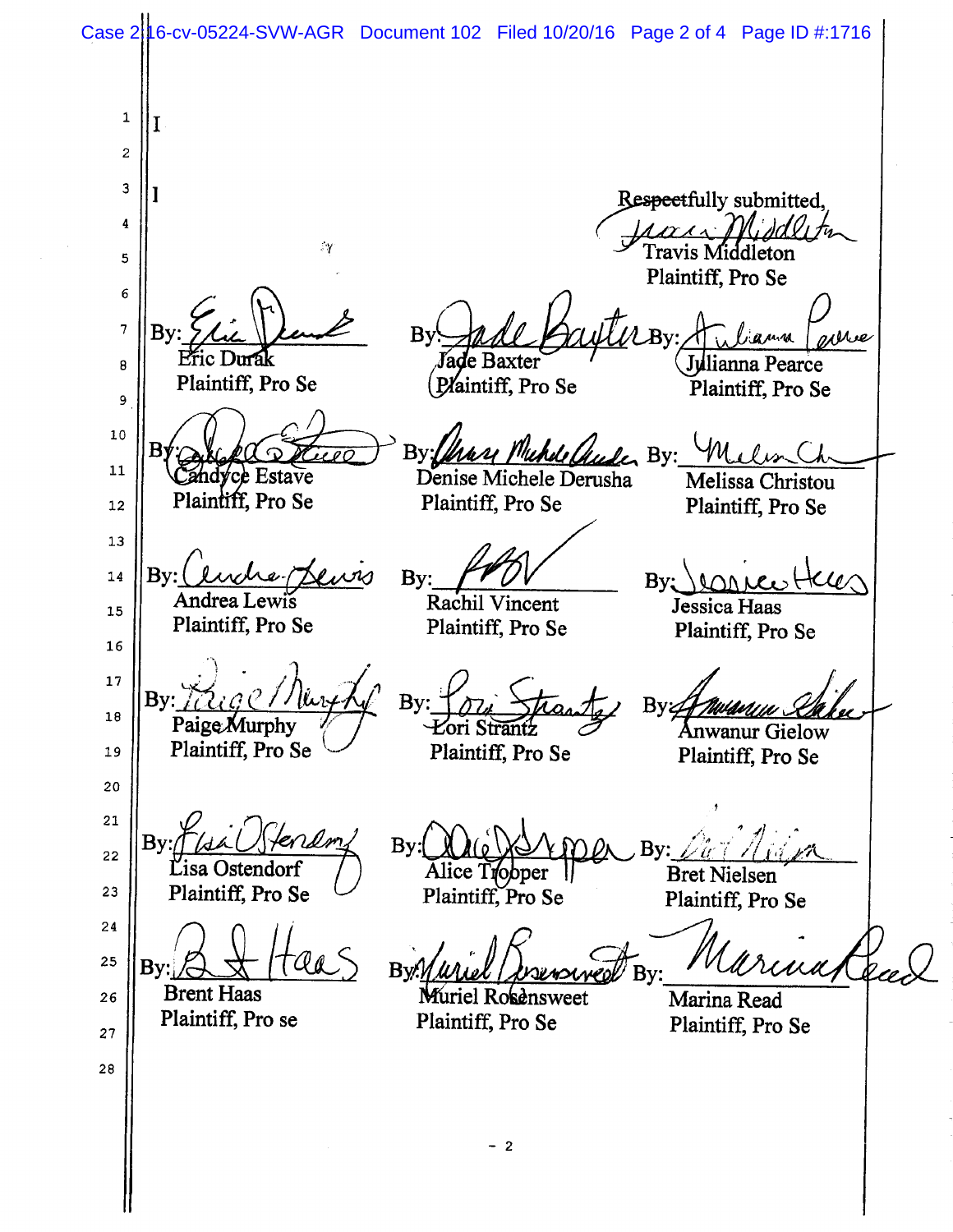## CERTIFICATE OF SERVICE

This is to certify that I have on this 18th day of October, 2016 placed a true and correct copy of the:

PLAINTIFFS' NOTICE TO THE COURT OF DISMISSAL OF ALL CLAIMS AGAINST DEFENDANTS Kevin McCarthy and Judy McCarthy pursuant to Fed. Rules of Civ. Proc.  $41(a)(1)(A)(i)$ :

by depositing the same in the U.S. Mails;

To: Marine Pogosyan, Clerk to Magistrate Judge Alicia G. Rosenberg, United States District Court Central District of California, Western Division, 312 North Spring Street room G-8 Los Angeles, California 90012.

## And; to

Kevin McCarthy and Judy McCarthy at, 4100 Empire Drive Suite 150 Bakersfield, California 93309.

I declare under penalty of perjury that the above is true and correct.

koa Mirdleter

Travis Middleton 27 West Anapamu Street No. 153 Santa. Barbara, California 93103